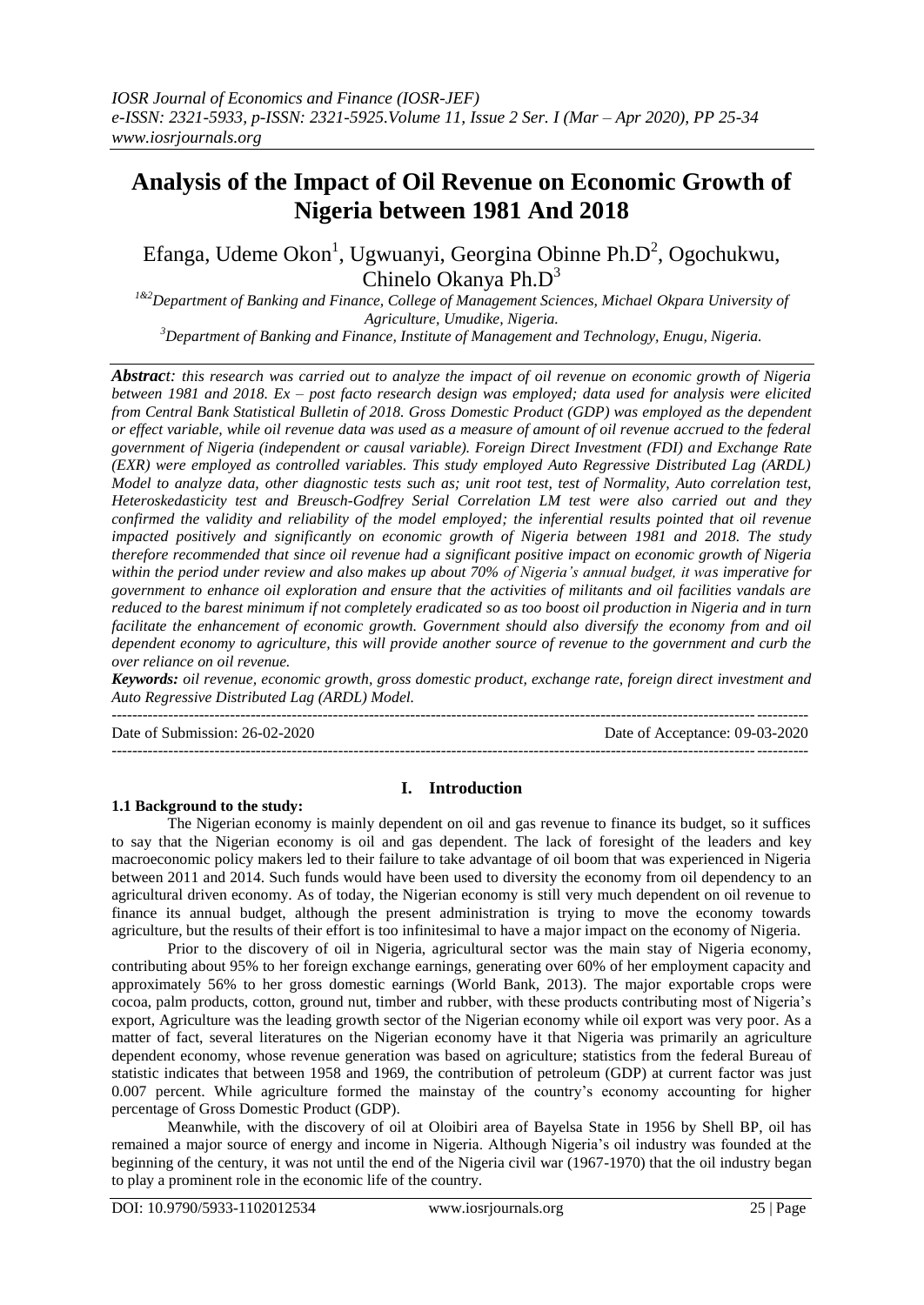Oil- exporting countries of the developing world depend heavily on oil revenue for foreign exchange earnings and for the government budget in most cases reaching 90 percent or above. The petroleum industry covers the exploration and production of crude oil as well as petroleum refining, marketing and servicing. The oil boom of the 1970s led to Nigeria's neglect of its strong agricultural and light manufacturing bases in favour of an unhealthy dependence on crude oil. In 2002 oil and gas exports accounted for more than 98% of export earnings and about 83% of federal government revenue. In 2011, fuel exports were 89 per cent of all merchandise exports. New oil wealth, the concurrent decline of other economic sectors, and a lurch toward a statist economic model fueled massive migration to the cities and led to increasingly widespread poverty, especially in rural areas. A collapse of basic infrastructure and social services since the early 1980s accompanied this trend.

There have been several studies on oil revenue and Nigerian economic growth such as (Joseph, U., Michael, C. and Stella, O., 2016; Ogunmakin, A., Adebayo, A., and Dada, R. 2014; Nweze P., and Greg, E. 2016; Akinlo, 2012; Ujunwa, 2013; Odularu, 2004; Iyohu, 2000) but the years under review of those studies did not cover up to 2018. Therefore, this study fills the gap of currency.

## **1.2 Statement of Problem**

This study is undertaken to investigate the impact of oil revenue on economic growth of Nigeria between 1981 and 2018. The problem this study aims to resolve is to devise measures of how to diversify the Nigerian economy from total oil dependency. Over reliance on oil revenue to finance national budget could lead to economic recession and or shortage of revenue (chronic budget deficit) in financing budget. When there is any major shock in the global oil market which will cause the fluctuations in oil prices across the globe, there will be a direct negative effect on the economy of Nigeria as oil revenue will plummet. So in the light of the above identified problem that this study is undertaken to find another veritable source of revenue for the government that would help in diversifying the sources of funding to the government and help maintain economic stability in the Nigerian economy.

This study is classified into five main sections. Section one contains the introduction of the study, section two contains the literature review, section three contains the methodology, section four covers analysis of data and interpretation of result, and section five covers conclusion and suggest recommendations.

#### **1.3 Objectives of the Study:**

1. To ascertain the impact of oil revenue on economic growth of Nigeria.

- 2. To investigate the impact of foreign direct investment on economic growth of Nigeria.
- 3. To evaluate the impact of exchange rate on economic growth of Nigeria.

## **1.4 Research Hypotheses**

HO1. Oil revenue has no impact on economic growth of Nigeria.

HO<sub>2</sub>. Foreign direct investment has no impact on economic growth of Nigeria.

 $HO<sub>3</sub>$ . There is no impact of exchange rate on economic growth of Nigeria.

# **II. Review of Related Literature**

#### **2.1 Theoretical Literature Review 2.1.1 Resource endowment theory of growth:**

The major advocates of this theory was Adam Smith "absolute cost advantage", David Ricardo " Comparative cost advantage" among others, they argues that countries should specialize to produce and export according to their comparative advantage. The theory of comparative advantage suggests a country gains the greatest economic benefit relative to other countries by producing at lower overall cost, commodities which a country has in abundance or can be easily produced. Other countries will therefore benefit form trade only if they accept the cost advantage of the trading country and focus on producing a commodity in which they have an advantage (Igbesere, 2013). It is this theory that guides resource endowment economist's belief in free trade, specialization and the international division of labour. This was their reasoning behind why some countries produce agricultural and mineral commodities while others produce industrial goods (O'Toole, 2007; Igbeasere, 2013).

The doctrine of comparative advantage according to the Heckscher-Ohlin (HO) theory states that countries produce and export the commodities which require the use of its abundant productive factors intensely (Feenstra, 2004). This model is based on the assumption of two countries, two goods and two factors and assumes that both countries have identical technologies, identical tastes, free trade in goods and different factor endowments (Feenstra, 2004). This theory was based on the proposition that countries (developed nations: Japan, Germany, United Kingdom, etc.) with an abundance of capital would export capital intensive goods and import labour intensive goods, while countries (most third world countries: African and part of Asian countries)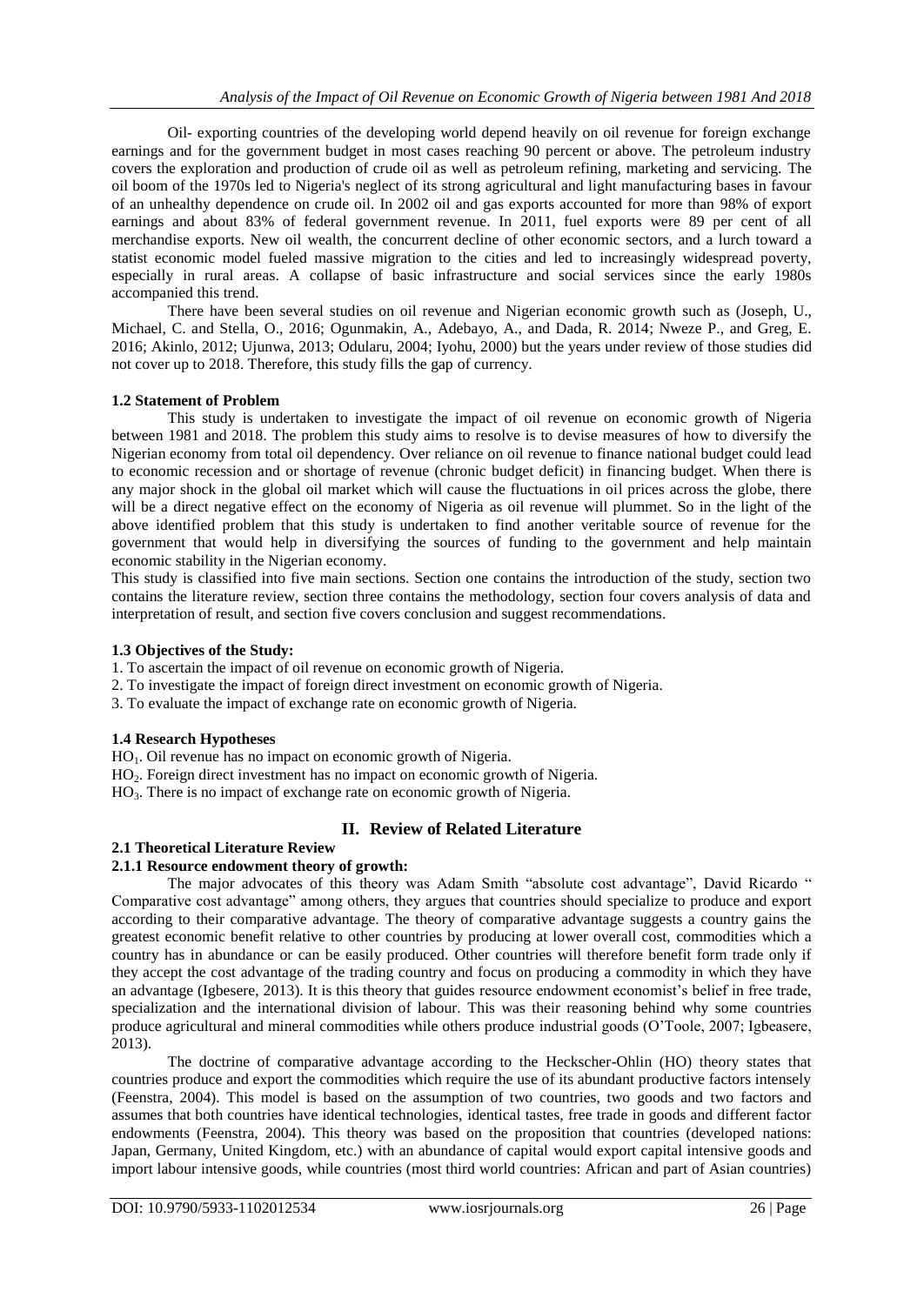with an abundance of labour would export labour intensive goods and import capital intensive goods (Igbeasere, 2013). A number of empirical works have evolved to test the HO theory including Leontief (1953), he studied the U.S economy in order to prove the doctrine of comparative advantage. He utilized U.S. economy data on input - output accounts and U.S trade data from 1947 to evaluate the Heckscher- Ohlin-Samuelson (HOS) model (Igbeasere, 2013). He first measures the labour and capital used directly and indirectly in each exporting industry in order to determine the amount of labour and capital required in the production of one million dollars of U.S exports and imports (Feenstra, 2004). Leontief finds that each person employed works with \$13,700 worth of capital in producing the exports and each person employed works with \$18,200 worth of capital in producing the imports. Although the U.S was capital abundant in 1947, Leontief's findings appear to contradict the HO theory and his study would come to be known as the Leontief Paradox (Feenstra 2004; Igbeasere, 2013).

#### **2.1.2 Institutional Economist:**

This school developed as a reaction to the resource endowment economist, they argued that the resource endowment economists' assumptions of perfect information, no transaction costs, perfect competition and unbounded rationality are not always valid. These groups instead of accepting the postulation of resource endowment economist assume individuals do not have perfect information and due to their limited mental capacity create formal and informal institutions to reduce the risk of uncertainty and transaction costs. Individuals develop systems of organization to motivate agents. Therefore, the performance of the economy is dependent on the formal and informal institutions (Menard and Shirly, 2008; Igbeasere, 2013). According to NIE, transaction costs are dependent on the institutional setting; therefore, the political institutions are influential in rules, laws and contracts (Menard et al. 2008). However, both NIE and resource endowment economist accept the assumptions of competition and scarcity (Menard et al, 2008; Igbeasere, 2013).

NIE attempts to answer the question surrounding the inability of countries to foster sustainable growth and looks to the role of institutions for the answer. NIE ultimately believes that the quality of institutions will fundamentally determine the countries which experience good economic growth and the countries which do and not (Frankel 2010; Igbeasere, 2013). According to NIE, countries with high transaction costs have less trade, specialization, investment and productivity (Shirley, 2008). As Sachs and Warner (1995) points out, per capita income of resource poor countries grew three times faster between 1960 and 1990 than resource abundant countries.

#### **2.2 Empirical Literature Review**

This section analysis the literature of past studies embodying oil revenue and its impact on economic growth of an economy, several literatures abound on the said impact of oil revenue on the economic performance of the oil producing countries. However, there are conflicting results on the nature of the relationship between the two concepts, with some indicating reverse causality and others resulting in insignificant parameters, leading to the need for more in-depth research on the subject matter.

Ogunmakin, *et al* (2014) investigated the impact of oil revenue on economic development in Nigeria (1981-2012) their study sought to examine the economic development and oil revenue in Nigeria. In doing this, regression analysis was carried out using SPSS. The result revealed the overdependence of Nigeria economy on oil revenue. Thus, this paper recommends policies and functional institutions to checkmate the poor transparency in the management of oil revenue that robbed the people of their potential benefits and economy diversification that will lead to improvement in revenue generation via other sources in the economy.

Nweze, *et al* (2016) undertook a study captioned An Empirical Investigation of oil revenue and economic growth in Nigeria. This empirical study examined oil revenue and economic growth in Nigeria between 1981 and 2014. Secondary data on gross domestic product (GDP), used as a proxy for economic growth; oil revenue (OREV), and government expenditure (GEXP) which represented the explanatory variables were sourced mainly from CBN publications. In the course of empirical investigation, various advanced econometric techniques like Augmented Dickey Fuller Unit Root Test, Johansen Cointegration Test and Error Correction Mechanism (ECM) were employed and the result reveals among others: That all the variables ware all stationary at first difference, meaning that the variables were not integrated of the same order justifying cointegration and error correction mechanism test. The cointegration result indicated that there is long run relationship among the variables with three cointegrating equation(s). The result of the error correction mechanism (ECM) test indicates that all the variables except lag of government expenditure exerted significant impact on economic growth in Nigeria. However, all the variables exhibited their expected sign in the short run but exhibited negative relationship with economic growth in the long run except for government expenditure, which has positive relationship with economic growth both in the long run and shor trun. The study concluded that Government should use the revenue generated from petroleum to invest in other domestic sectors such as Agriculture and manufacturing sector in order to expand the revenue source of the economy and further increase the revenue base of the economy.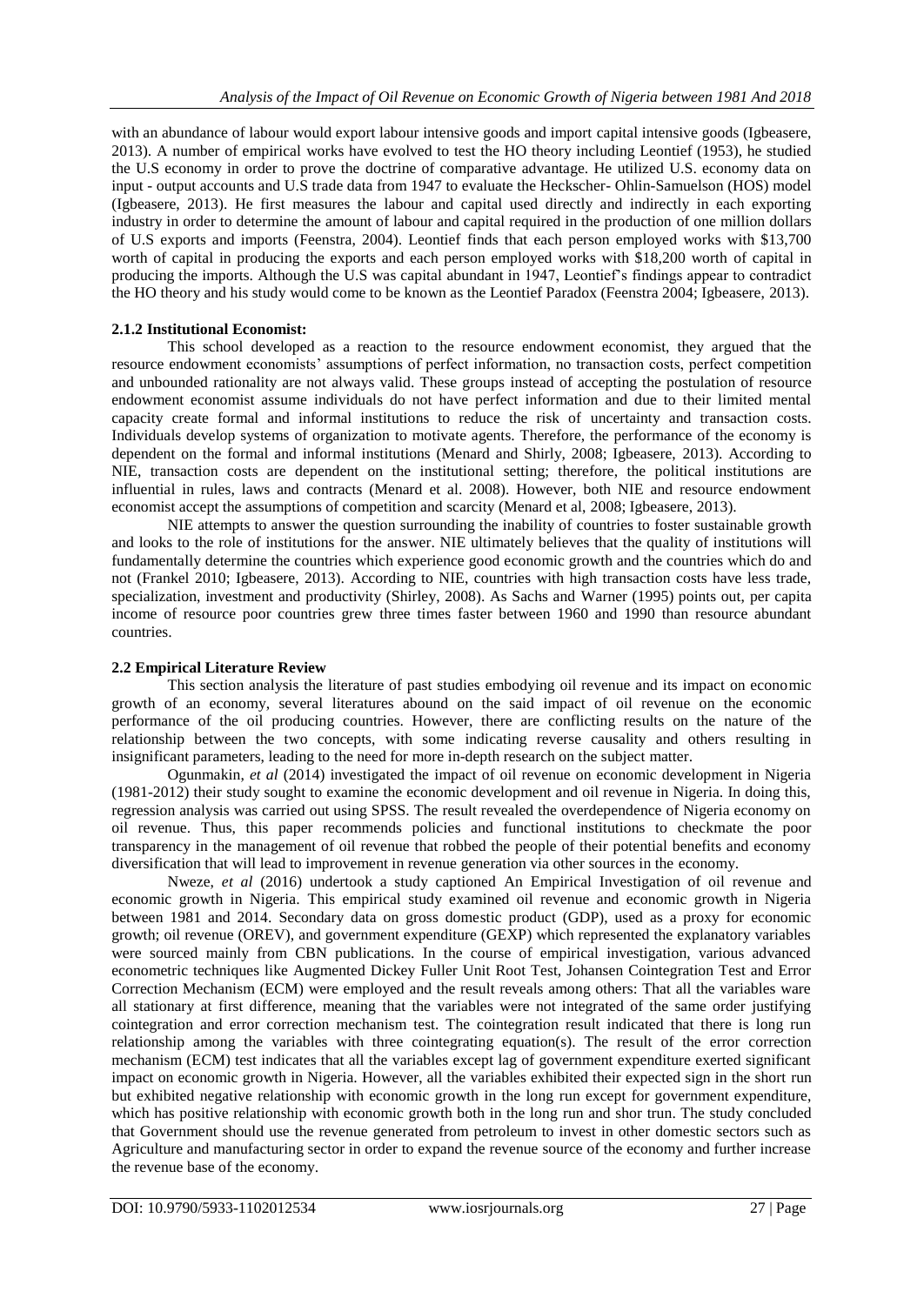Odularu (2008) examined the relationship between the crude oil sector and the Nigerian economic performance. Using the Ordinary Least Square regression method, the study revealed that crude oil consumption and export contributed to the improvement of the Nigerian economy. The study recommends that government should implement policies that would encourage the private sector to participate actively in the crude oil sector.

Ibeh (2013) investigated the impact of the oil industry on the economic growth performance of Nigeria. Using ordinary least square (OLS) regression technique, she regressed Gross Domestic Product (GDP), against oil Revenue (OREV) and time appeared as repressor. A two tailed test of 5% significant levels were conducted indicating that the two explanatory variables did not have any significant impact on growth performance of the Nigerian economy within the same period. The researcher therefore recommends that government should formulate appropriate policy mix that would motivate the firm in the oil sector to enhance improved performance and contribution of the sector. Her findings contradict the findings of Odularu (2008), who found a positive relationship between oil sector and Nigeria economic performance.

Akinlo (2012) assessed the importance of oil in the development of the Nigerian economy in a multivariate VAR model over the period 1960-2009. He model oil sector against other four sectors i.e. manufacturing, agriculture, trade and service and building & construction. Empirical evidence shows that the five subsectors are cointegrated and that the oil can cause other non-oil sectors to grow. However, oil had adverse effect on the manufacturing sector.

Granger causality test finds bidirectional causality between oil and manufacturing, oil and building and construction, manufacturing and building and construction, manufacturing and trade and services, and agriculture and building and construction. It also confirms unidirectional causality from manufacturing to agriculture and trade and services to oil. No causality was found between agriculture and oil, likewise between trade and services and building and construction. The paper recommended appropriate regulatory and pricing reforms in the oil sector to integrate it into the economy and reverse the negative impact of oil on the manufacturing sub sector.

#### **III. Methodology**

#### **3.1 Research Design**

This study adopts the *ex-post facto* research design as it deals with event that had taken place and secondary data were readily available for collection. Real GDP was adopted as the explained (dependent) variable, while oil revenue and Nigeria's corruption perception index were employed as the explanatory (independent) variables, while exchange rate was used as the control variable. The model was estimated using the Ordinary Least Square (OLS) method. Since we are making use of annualized time-series data and the study cover a long sample period, we made sure our data set were not impaired by unit root; hence we tested for stationarity of the series by employing the Augmented Dickey-Fuller (ADF).

#### **3.2 Source of Data Collection**

Data for this study are elicited from Central Bank of Nigeria Statistical Bulletin of 2018. The study period covers 1981 through 2018.

#### **3.3 Method of Data Analysis**

This study used descriptive statistics, unit root test, correlation and Auto Regressive Distributed Lag (ARDL) Model in testing the hypotheses of the study. E-view 9.0 econometric statistical software package was used for the analysis.

#### **3.4 Model Specification**

This study adapts the model used by Baghebo and Atima (2003). The model was used to analyse the impact of petroleum on economic growth of Nigeria. According to them, economic growth is a function of oil revenue, foreign direct investment and external debt and corruption index. This is written as:

GDP= f(OILR, FDI, EXDEBT, CI)..........................................................................………..(1) By modifying the functional model in equation (1) into econometric model: GDP = β0 + β1OILRt + β2FDIt + EXDEBTt + CIt+ μt…………………………...……… (2) Where  $β0$ ,  $β1$ ,  $β2$  are the parameters GDP = Gross Domestic Product  $OLR = oil$  revenue  $FDI = Foreign direct investment$  $EXDEBT = external debt$ CI = Corruption Index μt =Stochastic disturbance  $In = Log$ ε = error term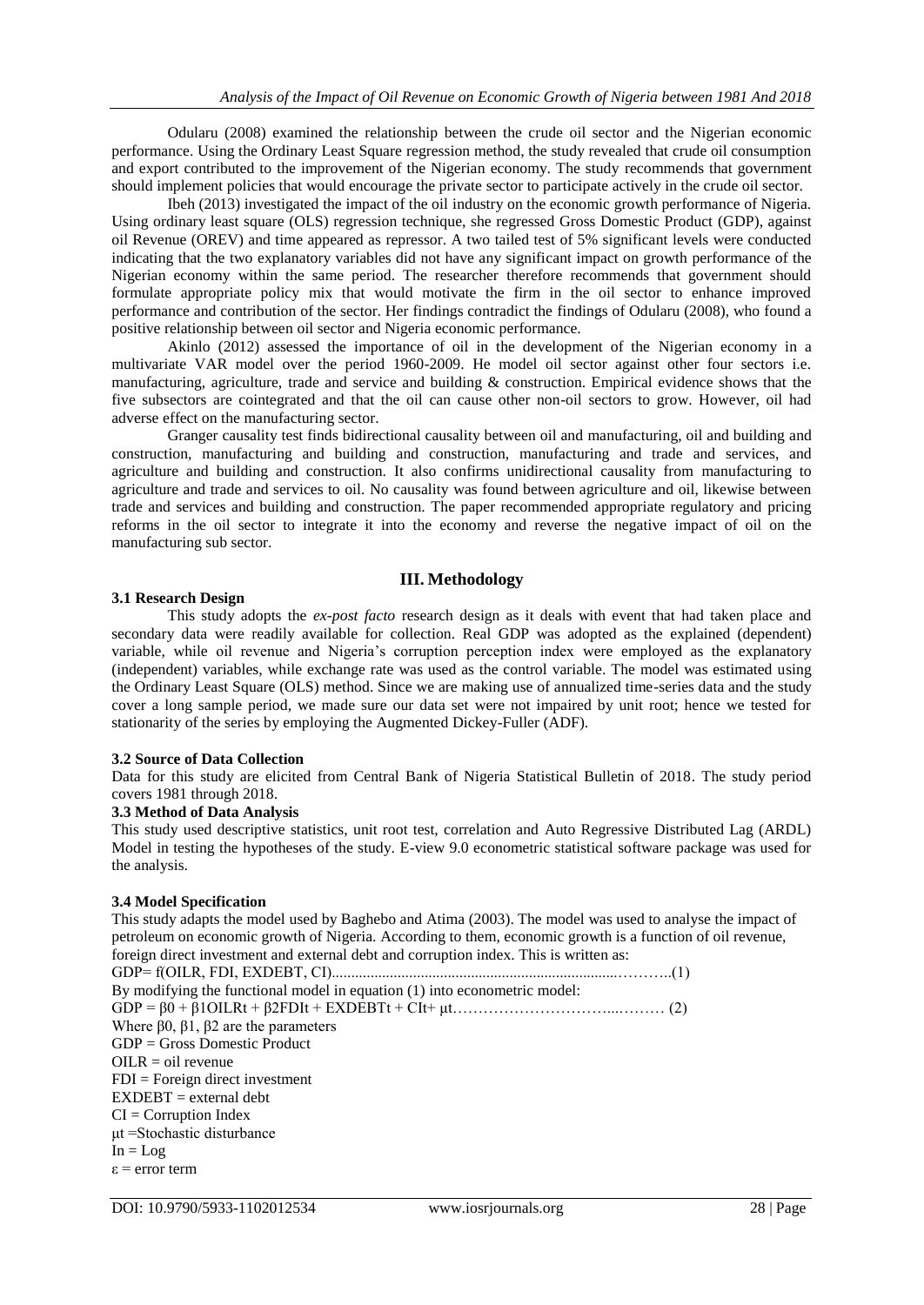However, this study adapted the scholars' work by using the log form of the variables and excluding external debt as controlled variables since exchange rate is already included as a controlled variable. This was done in order not to over bloat the model with controlled variables. In that regard, our regression model is specified thus:

 $InRGDP =  $\beta_0 + \beta_1 In OILR + \beta_2 InFDI + \beta_3 InEXR + \varepsilon_i$$ Where RGDP is real GDP, EXR is exchange rate and other acronym in the model remains as explained above.

#### **3.5 Decision Rule for Acceptance or Rejection of Hypotheses**

The decision rule is to reject the null hypothesis if the computed p-value is less than 5% significant level. On the contrary, accept the null hypothesis if the computed p-value is higher than 5% significant level.

# **IV. Data Analysis and Interpretation of Results**

#### **4.1 Diagnostic Test (Unit Root Test) Table 4.1 Unit Root Test**

| Variables   | <b>Augmented Dickey-Fuller</b><br>test statistic | Tadie 4.1 Uhit Kool Test<br><b>Probability Value</b> | <b>ADF</b> Critical at 5% | <b>Inference</b> |
|-------------|--------------------------------------------------|------------------------------------------------------|---------------------------|------------------|
| EXR         | $-3.537770$                                      | 0.0125                                               | $-2.945842$               |                  |
| <b>FDI</b>  | $-7.267147$                                      | 0.0000                                               | $-2.945842$               |                  |
| <b>RGDP</b> | $-6.266366$                                      | 0.0000                                               | $-2.948404$               | I(1)             |
| <b>OILR</b> | $-4.158553$                                      | 0.0031                                               | $-2.967767$               | I(O)             |

*Source: Author's analysis using e-view 9 output with data in Appendix* 

The unit root test from table 4.1 above shows that the stationarity of the variables were a combination of  $I(1)$ and I(0). As such, the appropriate estimation technique to employ for inference is the Auto Regressive Distributed Lag (ARDL) Model.

#### **4.2 Descriptive Statistics**

| <b>Table 4.4 descriptive Statistics</b> |             |             |              |            |  |
|-----------------------------------------|-------------|-------------|--------------|------------|--|
|                                         | <b>RGDP</b> | <b>OILR</b> | <b>FDI</b>   | <b>EXR</b> |  |
| Mean                                    | 33737.67    | 2348.605    | $2.75E+09$   | 104.4552   |  |
| Median                                  | 23068.85    | 977.6369    | $1.73E + 09$ | 111.1675   |  |
| Maximum                                 | 70333.00    | 8878.970    | $8.84E + 09$ | 306.1000   |  |
| Minimum                                 | 13779.26    | 7.253000    | 73400000     | 4.536700   |  |
| Std. Dev.                               | 19604.06    | 2711.057    | $2.63E + 09$ | 78.39935   |  |
| <b>Observations</b>                     | 38          | 38          | 38           | 38         |  |

**Table 4.2 descriptive Statistics**

Table 4.2 describes the variables employed for this study. The descriptive statistics results shows that the mean of real gross domestic product, oil revenue, foreign direct investment and exchange rate were N 33737.67 billion, N2348.605 billion, N2.75E+09 billion and N104.4552 to a dollar respectively. The minimum of the variables for rgdp, oilr, fdi and exr were N13779.26 billion, N7.253000 billion, N73400000 billion and N4.536700 respectively. While the maximum were N70333.00 billion, N8878.970 billion, N8.84E+09 billion and N306.1000 for rgdp, oilr, fdi and exr respectively. The standard deviation of N19604.06, N2711.057, N2.63E+09 and N78.39935 for rgdp, oilr, fdi and exr respectively, shows that deviations from the averages of these variables signify that the variables are not fix or static, but varies year in year out.

## **4.3 Correlation Analysis**

**Table 4.3 Correlation matrix**

| TWORD IN COTTEMNION MARTIN |             |          |            |          |  |  |
|----------------------------|-------------|----------|------------|----------|--|--|
|                            | <b>RGDP</b> | OILR.    | <b>FDI</b> | EXR      |  |  |
| <b>RGDP</b>                | 1.000000    |          |            |          |  |  |
| OILR                       | 0.856413    | 1.000000 |            |          |  |  |
| <b>FDI</b>                 | 0.791628    | 0.892303 | 1.000000   |          |  |  |
| <b>EXR</b>                 | 0.821999    | 0.648597 | 0.550316   | 1.000000 |  |  |

#### *Source: Author's analysis using e-view 9 output with data in Appendix*

From the result of correlation analysis I table 4.3 above, all the variables were correlated such that, rgdp had about 85.6% correlation with oilr, 79% correlation with fdi and 82% with exr. While, oilr had about 89% correlations with fdi and approximately 65% correlation with exr. Then exr had about 55% correlation with fdi.

*Source: Author's analysis using e-view 9 output with data in Appendix*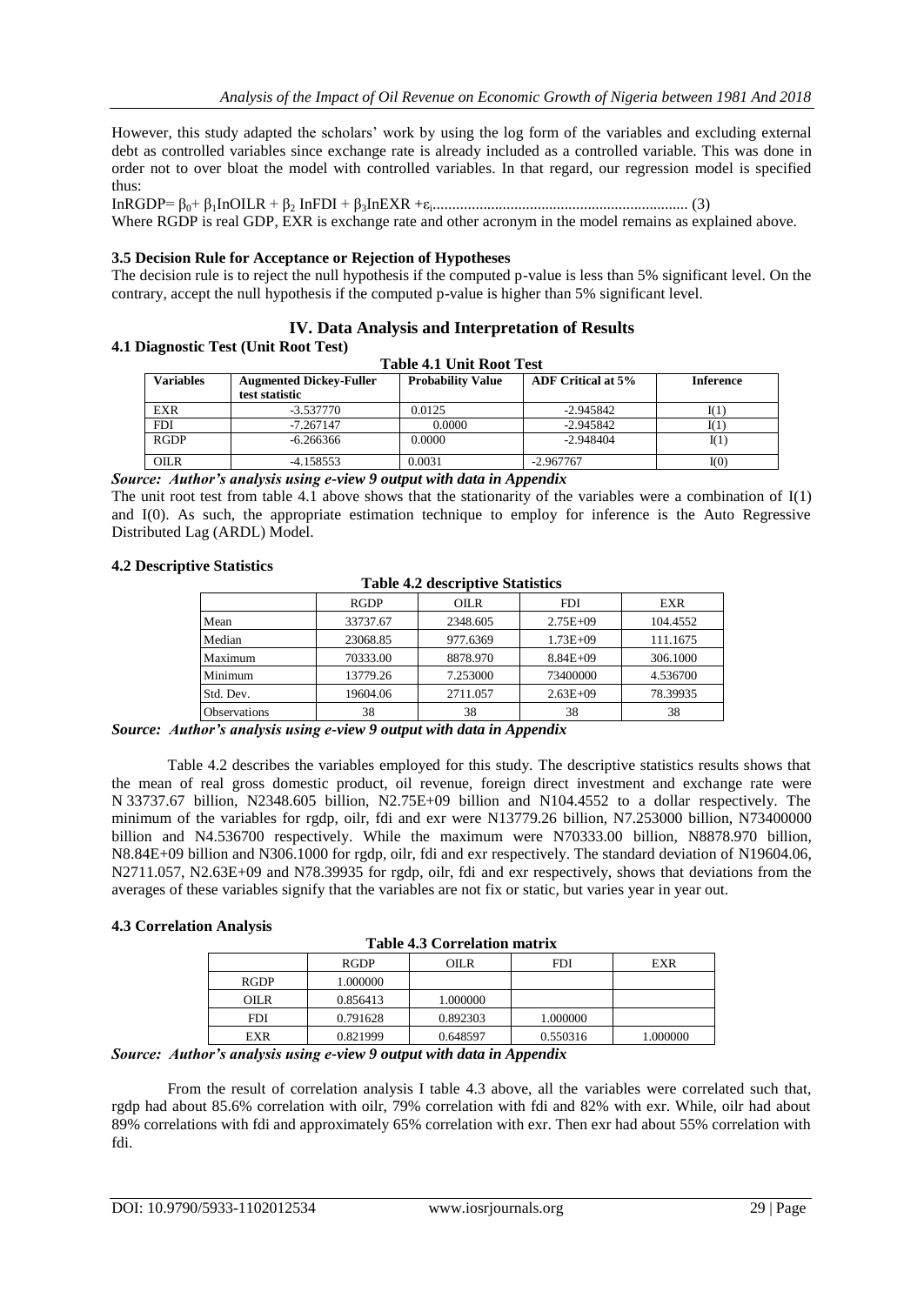#### **4.4 Inferential Result Results of ARDL Model**

| Coefficient | Std. Error            | t-Statistic | Prob.*      |
|-------------|-----------------------|-------------|-------------|
| 1.154790    | 0.137143              | 8.420333    | 0.0000      |
| 0.015329    | 0.006711              | 2.284154    | 0.0308      |
| 0.008252    | 0.011027              | 0.748339    | 0.4610      |
| $-0.044183$ | 0.018966              | $-2.329616$ | 0.0279      |
| 0.644263    | 0.218432              | 2.949493    | 0.0067      |
| 0.998305    | Mean dependent var    |             | 10.32692    |
| 0.997784    | S.D. dependent var    |             | 0.547132    |
| 0.025759    | Akaike info criterion |             | $-4.263048$ |
| 0.017251    | Schwarz criterion     |             | $-3.863101$ |
| 83.60334    | Hannan-Quinn criter.  |             | -4.124986   |
| 1914.190    | Durbin-Watson stat    |             | 1.905376    |
| 0.000000    |                       |             |             |
|             |                       |             |             |

**Table 4.4 Results of ARDL Model**

#### *Source: Author's analysis using e-view 9 output with data in Appendix*

The ARDL result as shown in the table above suggests that oil revenue and foreign direct investment both had positive impact on real gross domestic product of Nigeria, while exchange rate recorded a negative impact. The result further revealed that a percentage increase in oil revenue would bring about a 1.5 percent increase in real gross domestic product. Also, a percentage increase in foreign direct investment would bring about a 0.8 percent increase in real gross domestic product. While a percentage increase in exchange rate would bring about a 4.4 percent decrease in real gross domestic product, and vice versa.

The R-squared as well as the Adjusted R-squared of 0.99 showed that the explanatory variables accounted for about 99% variations in the explained variable.

F-statistic of 1914.190 showed that the model is a good fit as confirmed by its corresponding probability value of 0.000000 which means that the model is significant both at 1% and 5% levels of significance.

Durbin-Watson stat. of 1.9 suggests that the variables are free from auto-correlation since it is very close to 2.

#### **4.5 Test for Auto Correlation**

#### **Table 4.5 Correlogram Q-Statistic**

Q-statistic probabilities adjusted for 2 dynamic regressors

| Autocorrelation          | <b>Partial Correlation</b> |                | AC       | <b>PAC</b> | Q-Stat | $Prob*$ |
|--------------------------|----------------------------|----------------|----------|------------|--------|---------|
| $\cdot$ .                | $\cdot$ .                  | 1              | 0.042    | 0.042      | 0.0676 | 0.795   |
| $\left  \cdot \right $ . | $\left  \cdot \right $ .   | 2              | $-0.163$ | $-0.165$   | 1.1067 | 0.575   |
| $\left  \cdot \right $ . | $\mathcal{F}$ .            | 3              | $-0.172$ | $-0.161$   | 2.2975 | 0.513   |
| ** .                     | ** .                       | $\overline{4}$ | $-0.231$ | $-0.260$   | 4.5225 | 0.340   |
| $\cdot$ .                | $\mathcal{F}$ .            | 5              | $-0.010$ | $-0.071$   | 4.5268 | 0.476   |
| $\left  \cdot \right $ . | **∣.                       | 6              | $-0.113$ | $-0.262$   | 5.0948 | 0.532   |
| $\cdot$ .                | $\mathcal{F}$ .            | 7              | $-0.025$ | $-0.171$   | 5.1233 | 0.645   |
| $\cdot$  * .             | $\left  \cdot \right $ .   | 8              | 0.108    | $-0.088$   | 5.6869 | 0.682   |
| $\cdot$ .                | $\left  \cdot \right $ .   | 9              | $-0.000$ | $-0.181$   | 5.6869 | 0.771   |
| $\cdot$ .                | $**$ .                     | 10             | $-0.055$ | $-0.269$   | 5.8412 | 0.828   |
| $\cdot$  *.              | $\cdot$ .                  | 11             | 0.118    | $-0.044$   | 6.5971 | 0.831   |
| .  **                    | $\cdot$ $^*$ .             | 12             | 0.216    | 0.108      | 9.2288 | 0.683   |
| $\cdot$  *.              | $\cdot$  * .               | 13             | 0.124    | 0.107      | 10.131 | 0.683   |
| $\mathcal{F}$ .          | $\cdot$ .                  | 14             | $-0.143$ | $-0.048$   | 11.389 | 0.655   |
| $***$ $\vert$ .          | $^{\ast\ast} $ .           | 15             | $-0.415$ | $-0.342$   | 22.537 | 0.094   |
| $\cdot$ .                | .                          | 16             | 0.039    | 0.065      | 22.641 | 0.124   |
|                          |                            |                |          |            |        |         |

*Source: Author's analysis using e-view 9 output with data in Appendix*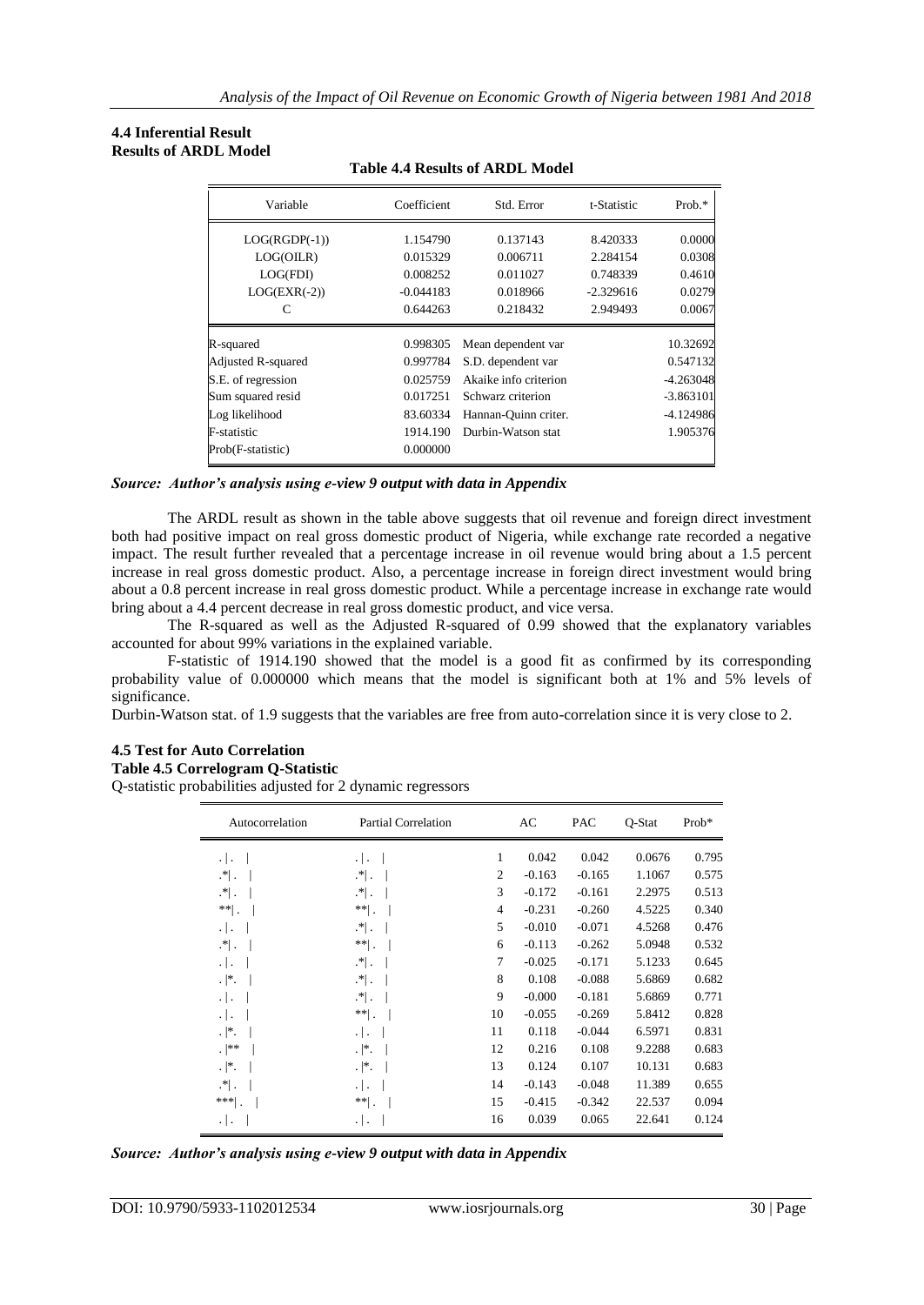This test is carried out to further test for auto correlation and to consolidate the result of Durbin Watson Stat. The result of Correlogram Q-Statistic in table 4.5 above, suggest that the variables are free from auto correlation.

The correlogram Q- Stat. table indicates that all p-values were >5% hence the conclusion that the model was free from auto correlation.

#### **4.6 Test for Serial Correlation**

| <b>Table 4.6 Serial Correlation</b>         |  |                                   |        |  |  |  |
|---------------------------------------------|--|-----------------------------------|--------|--|--|--|
| Breusch-Godfrey Serial Correlation LM Test: |  |                                   |        |  |  |  |
| F-statistic                                 |  | $0.444079$ Prob. $F(2.24)$        | 0.6466 |  |  |  |
| $Obs*R$ -squared                            |  | $1.249009$ Prob. Chi-Square $(2)$ | 0.5355 |  |  |  |

*Source: Author's analysis using e-view 9 output with data in Appendix*

In line with the rules, the Breusch-Godfrey Serial Correlation LM Test table above shows that the probability values of 0.6466 and 0.5355 are statistically insignificant at 5% level of significance. Thus, the model is said to be free from serial correlation.

#### **4.7 Test for Heteroskedasticity**

| <b>Table 4.6 Test for Heteroskedasticity</b>   |  |                              |        |  |  |
|------------------------------------------------|--|------------------------------|--------|--|--|
| Heteroskedasticity Test: Breusch-Pagan-Godfrey |  |                              |        |  |  |
| F-statistic                                    |  | 1.156869 Prob. F(8,26)       | 0.3611 |  |  |
| $Obs*R$ -squared                               |  | 9.188021 Prob. Chi-Square(8) | 0.3267 |  |  |
| Scaled explained SS                            |  | 4.306809 Prob. Chi-Square(8) | 0.8284 |  |  |

#### *Source: Author's analysis using e-view 9 output with data in Appendix*

The Heteroskedasticity test above suggests that the variables are free from the problem of Heteroskedasticity since the p-values of F-stat. and Obs\*R-squared of 0.3611 and 0.3267 respectively are  $> 5\%$ significance level. This outcome is further strengthened by the p-value of the Scaled explained SS which also suggest the absence of Heteroskedasticity.



# **4.8 Test for Normality**

*Source: Author's analysis using e-view 9 output with data in Appendix*

This test is conducted to ensure that the data employed in this study are normally distributed. Observing from the normality diagram in figure 4.8 above, as well as the Jaque Bera value of approximately 2.3 which is >5% significant level, confirms that the data are normally distributed.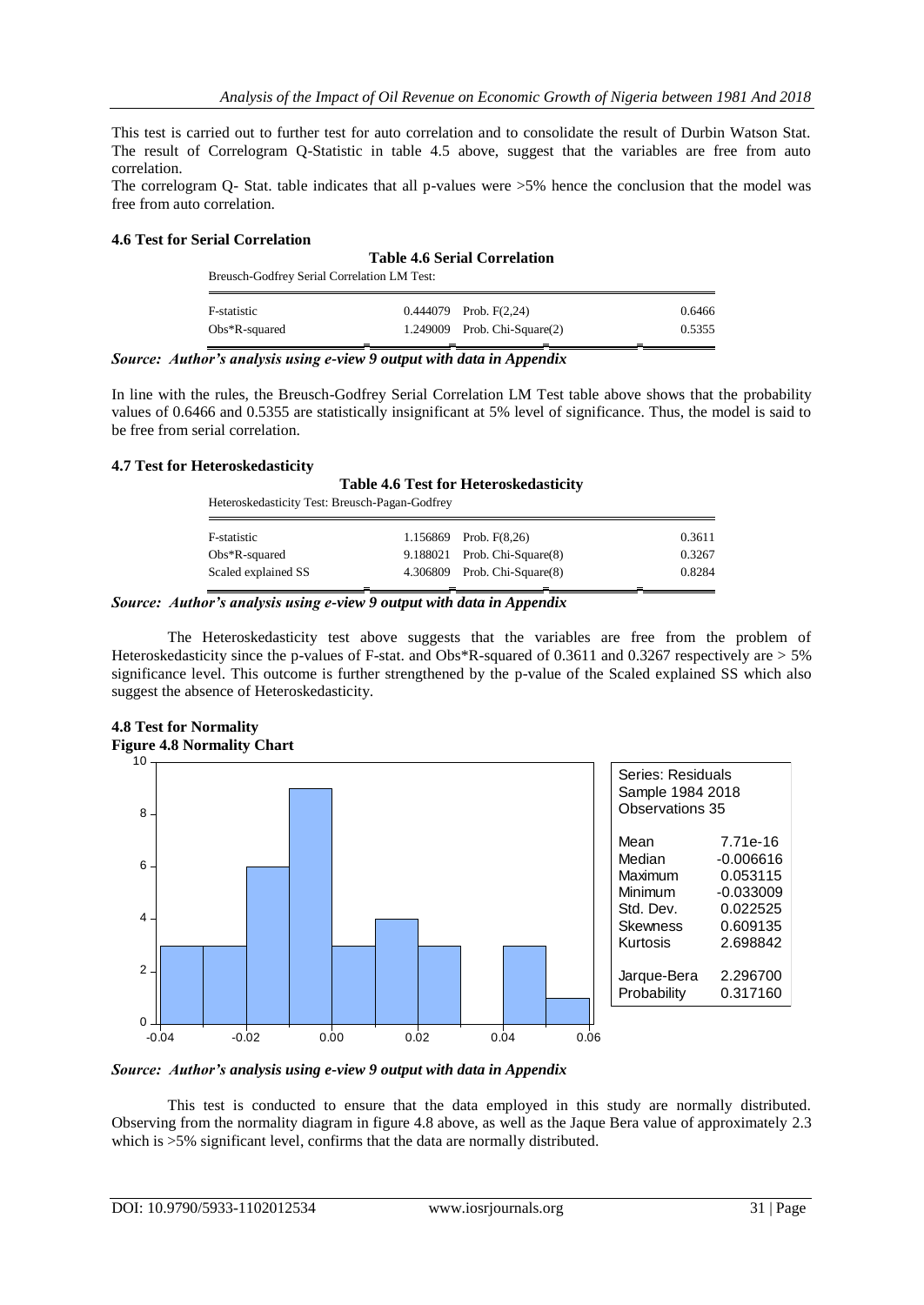The skewness value of 0.6 is said to be moderately skewed, since it value falls between 0.5 and 1. The kurtosis value of approximately 2.7 supports that the variables are normally distributed since the kurtosis value falls in between -3 and 3.

#### **4.9 Test of Hypotheses 4.9.1 Test of Hypothesis One**

| Variable        | Coefficient | Std. Error | t-Statistic | Prob. $*$ |
|-----------------|-------------|------------|-------------|-----------|
| $LOG(RGDP(-1))$ | 1.154790    | 0.137143   | 8.420333    | 0.0000    |
| LOG(OILR)       | 0.015329    | 0.006711   | 2.284154    | 0.0308    |
|                 | 0.644263    | 0.218432   | 2.949493    | 0.0067    |

#### *Source: Extracted from table 4.4*

 $HO_1$ : Oil revenue has no impact on economic growth of Nigeria.

Since the p-value for oil revenue (OILR) of 0.0308 (3%) is within the acceptable significance level of 5%, that is, < 5%, we reject the null hypothesis that Oil revenue has no impact on economic growth of Nigeria.

#### **4.9.2 Test of Hypothesis Two**

| Variable        | Coefficient | Std. Error | t-Statistic | Prob. $*$ |
|-----------------|-------------|------------|-------------|-----------|
| $LOG(RGDP(-1))$ | 1.154790    | 0.137143   | 8.420333    | 0.0000    |
| LOG(FDI)        | 0.008252    | 0.011027   | 0.748339    | 0.4610    |
|                 | 0.644263    | 0.218432   | 2.949493    | 0.0067    |

#### *Source: Extracted from table 4.4*

HO2. Foreign direct investment has no impact on economic growth of Nigeria.

Since the p-value for foreign direct investment (FDI) of 0.4610 (46%) is >5% level of significance, the null hypothesis that Foreign direct investment has no impact on economic growth of Nigeria is accepted.

## **4.9.3 Test of Hypothesis Three**

| Variable        | Coefficient | Std. Error | t-Statistic | $Prob.*$ |
|-----------------|-------------|------------|-------------|----------|
| $LOG(RGDP(-1))$ | 1.154790    | 0.137143   | 8.420333    | 0.0000   |
| $LOG(EXR(-2))$  | $-0.044183$ | 0.018966   | $-2.329616$ | 0.0279   |
|                 | 0.644263    | 0.218432   | 2.949493    | 0.0067   |

# *Source: Extracted from table 4.4*

HO3. There is no impact of exchange rate on economic growth of Nigeria. Since the p-value for exchange rate (EXR) of 0.0279 (2.79%) is within the acceptable significance level of 5%, that is,  $\leq$  5%, we reject the null hypothesis that exchange rate has no impact on economic growth of Nigeria.

## **V. Conclusion and Policy Recommendations**

#### **5.1 Conclusion**

The purpose of this paper was to ascertain the impact of oil revenue on economic growth of Nigeria between 1996 and 2018. Real gross domestic product was employed as a measure of economic growth of Nigeria, while oil revenue, foreign direct investment and exchange rate were employed as independent variables. The results of the inferential analysis suggested that oil revenue had a significant positive impact on economic growth of Nigeria.

## **5.2 Policy Recommendations**

1. Since oil revenue has a significant positive impact on economic growth of Nigeria within the period under review and also makes up about 70% of Nigeria's annual budget, it is imperative for government to enhance oil exploration and ensure that the activities of militants and oil facilities vandals are reduced to the barest minimum if not completely eradicated.

2. This study further recommends that government should use receipts from oil revenue and diversify the economy into agriculture and development of science and technology so that in event of fluctuations in oils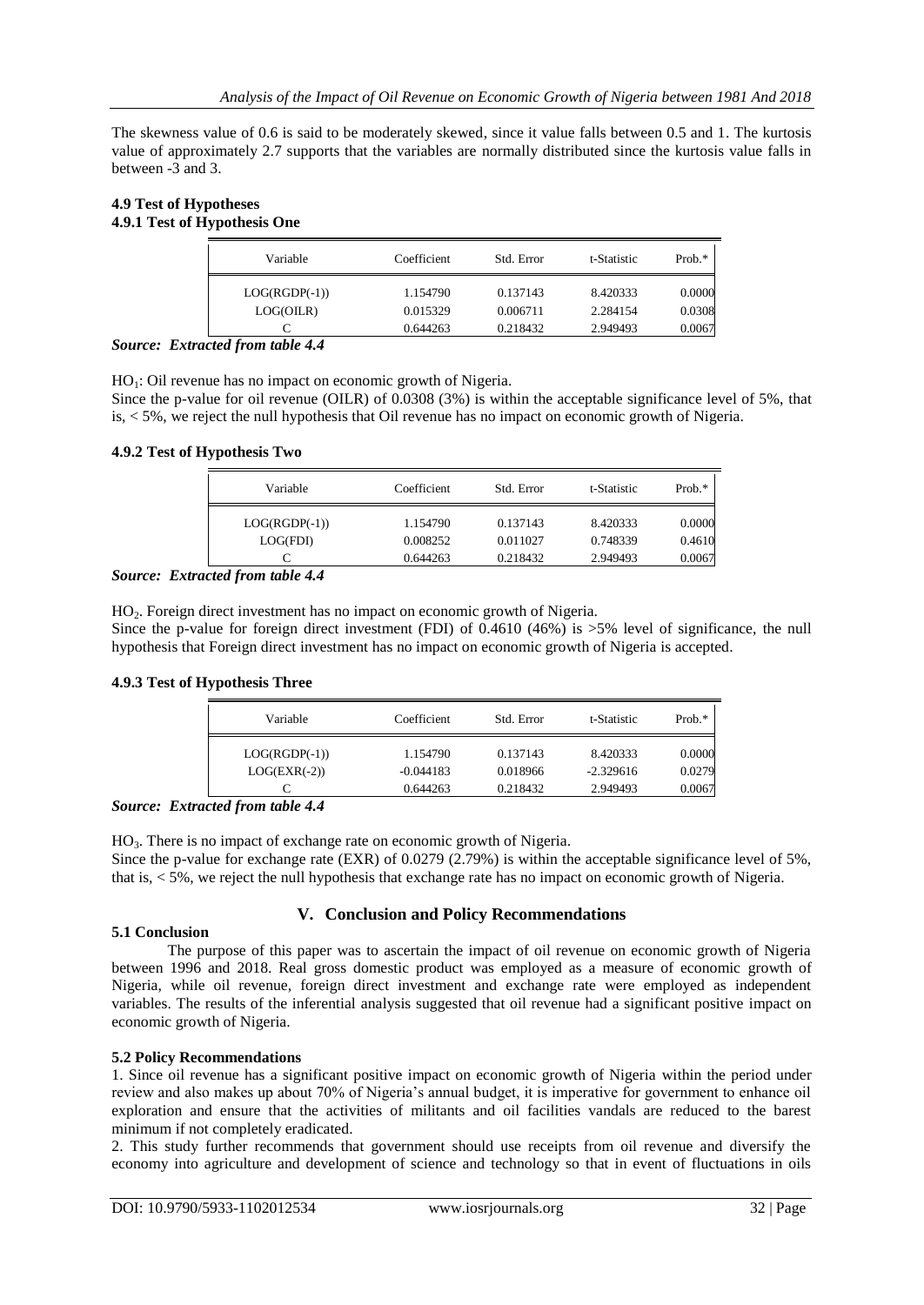prices (negative price shocks) in the international oil market, the government would have another veritable source of revenue to finance its annual budget.

#### **References**

- [1]. Akinlo, A. E. (2012). How important is oil in Nigeria's economic growth. Journal of Sustainable Development, 5(4), 168.
- [2]. Beghebo, M & Atima T.O, (2013).The impact of petroleum on economic growth Nigeria. Global Business and Economic Journal.
- [3]. Central Bank of Nigeria. (2018). Central Bank of Nigeria Statistical Bulletin. Abuja: Central Bank of Nigeria.
- Feenstra, R. C. (2004). "The Heckscher–ohlin model". Advanced international trade: Theory and Evidence. Princeton: Princeton University Press. pp. 31– 63
- [5]. Frankel, J.A (2010). The natural resource curse: a survey. National Bureau of Economic Research. Working paper No.15836.
- [6]. Ibeh, D. S. (2013). Diversification and development of the UAE's economy: Messina, Italy: University of Messina.
- Igbeasere, T. (2013). The Effect of Oil Dependency on Nigeria's Economic Growth. Journal of International Institute of Social Science, 3(1)
- [8]. Joseph, U. M. Michael, C. E. and Stella, O. O. (2016). Evaluation of the contribution of oil revenue on economic growth in Nigeria. International Journal of Economics and Finance; Vol.8, No., 6: 2016. ISSN:1916-971X E-ISSN 1916-9728. Published by Canadian Centre of Science and Education.
- [9]. Menard, C and M.M Shirley (2008). Institutions and development, in C. Menard and M.M. Shirley (eds) Handbook of New Institutional Economics, 1-18.
- [10]. Nweze, P. N. and Greg, E. E. (2016). An Empirical Investigation of Oil Revenue and Economic Growth in Nigeria. European Scientific Journal. Sep-2016. Vol. 12, No. 25: ISSN 1857-7881 (print) e- ISSN1857-7431.
- [11]. Odularu, G. O. (2008). Crude oil and the Nigerian economic performance. Oil and Gas Business. World Trade Organization Centre, Willian Rappard, Geneva.
- [12]. Odularu, G. O. (2008). Crude oil and the Nigerian economic performance. World Trade Organisation (WTO), Centre William Rappard, Rue de Lausanne, 3(4).
- [13]. Ogunmakin, A., Adebayo, A. and Dada, R. (2014). Impact of oil revenue on economic development in Nigeria (1981-2014). Journal of Social and Development Sciences. Vol.5, No. 2, pp. 73-78, Jun., 2014. ISSN 2221-1152.
- [14]. Sachs, J.D, Warner, A. and M Warner (1995). Natural resource abundance and economic growth. National Bureau of Economic Research, Working Paper No.5398.
- [15]. Shirley, M. (2008). Institutions and Development, in C. Menard and M.M. Shirley (eds) Handbook of New Institutional Economics, 611-638.
- [16]. World Bank (2013). Nigeria economic report (No. 1). Washington, DC: World bank.

#### **APPENDIX**

| <b>YEAR</b> | <b>EXR</b> | <b>RGDP</b> | <b>OILR</b> | <b>FDI</b>  |
|-------------|------------|-------------|-------------|-------------|
| 1981        | 110.39     | 15,258      | 8.56        | 141900000   |
| 1982        | 109.86     | 14,985.08   | 7.81        | 192800000   |
| 1983        | 109.84     | 13,849.73   | 7.25        | 334700000   |
| 1984        | 113.20     | 13,779.26   | 8.27        | 73400000    |
| 1985        | 99.90      | 14,953.91   | 10.92       | 216600000   |
| 1986        | 51.89      | 15,237.99   | 8.11        | 290000000   |
| 1987        | 14.72      | 15,263.93   | 19.03       | 115200000   |
| 1988        | 4.5367     | 16,215.37   | 19.83       | 378667097.7 |
| 1989        | 7.3916     | 17,294.68   | 39.13       | 1884249739  |
| 1990        | 8.0378     | 19,305.63   | 71.89       | 587882970.6 |
| 1991        | 9.9095     | 19,199.06   | 82.67       | 712373362.5 |
| 1992        | 17.2984    | 19,620.19   | 164.08      | 896641282.5 |
| 1993        | 22.0511    | 19,927.99   | 162.10      | 1345368587  |
| 1994        | 21.8861    | 19,979.12   | 160.19      | 1959219858  |
| 1995        | 21.8861    | 20,353.20   | 324.55      | 1079271551  |
| 1996        | 21.8861    | 21,177.92   | 408.78      | 1593459222  |
| 1997        | 21.8861    | 21,789.10   | 416.81      | 1539445718  |
| 1998        | 21.8861    | 22,332.87   | 324.31      | 1051326217  |
| 1999        | 92.6934    | 22,449.41   | 724.42      | 1004916719  |
| 2000        | 102.1052   | 23,688.28   | 1,591.68    | 1140137660  |
| 2001        | 111.9433   | 25,267.54   | 1,707.56    | 1190632024  |
| 2002        | 120.9702   | 28,957.71   | 1,230.85    | 1874042130  |